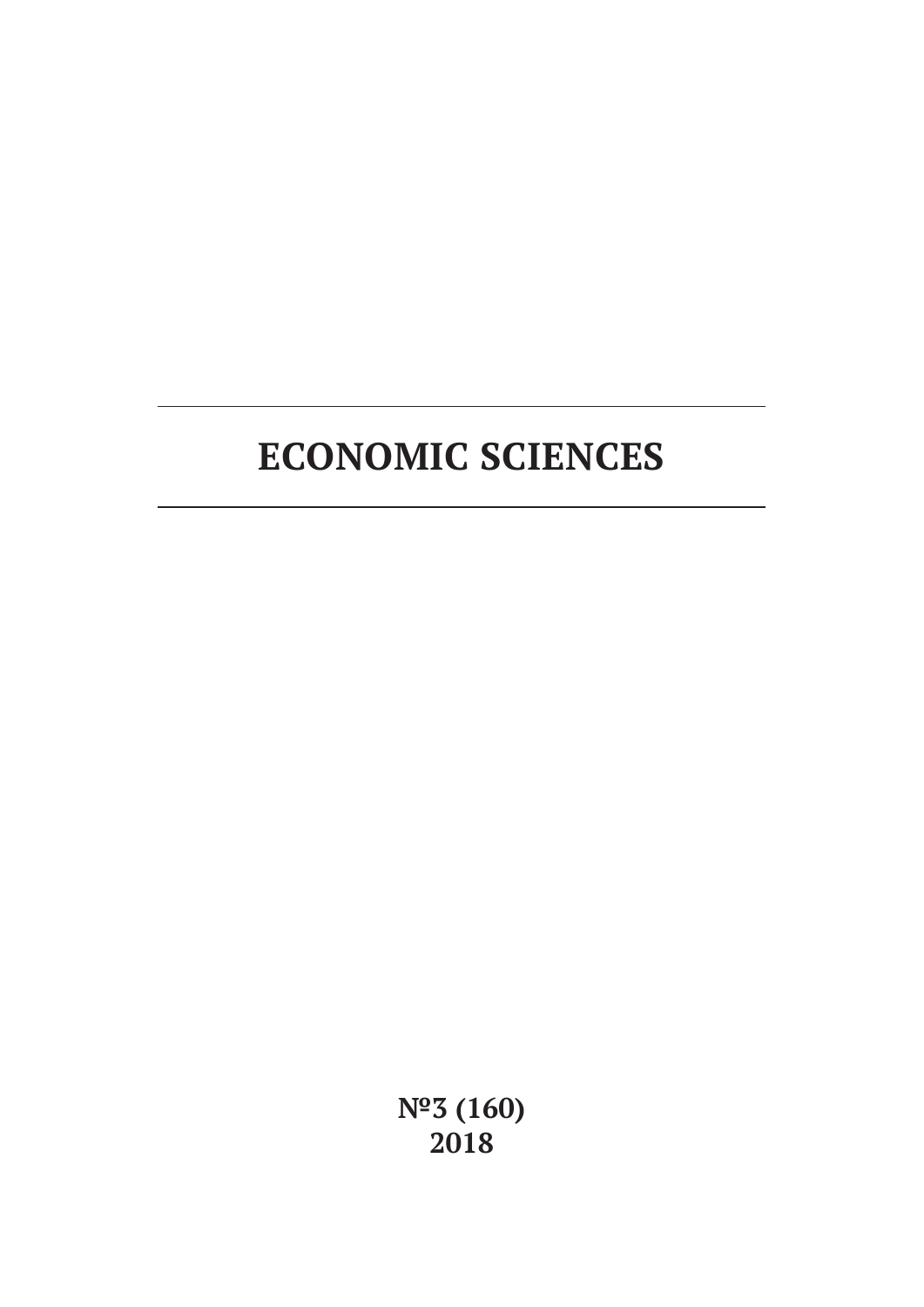#### **Editorial Council**

*V.V. Artiakov* — Doctor of Economics, Member of Russian Academy of Engineering

*R.S. Grinberg* — Doctor of Economics, Professor, Institute of Economy of Russian Academy of Sciences, Corresponding Member of Russian Academy of Sciences

*A.G. Griaznova* — Doctor of Economics, Professor, President of Financial University under the Government of the Russian Federation

*A.G. Zeldner* — Doctor of Economics, Professor, Institute of Economy of Russian Academy of Sciences

*V.V. Ivanter* — Doctor of Economics, Professor, Director of Institute of Economic Forecasting of Russian Academy of Sciences

*N.G. Kuznetsov* — Doctor of Economics, Professor, Vice-Rector for Academic Affairs of Rostov State University of Economics

*A.V. Meshcherov* — Doctor of Economics, Professor, Chief Editor of journal "Economic Sciences"

*V.N. Ovchinnikov* — Doctor of Economics, Professor, Southern Federal University

*A.L. Porokhovski* — Doctor of Economics, Professor, Moscow State University named after M.V. Lomonosov

*S.N. Silvestrov* — Doctor of Economics, Professor, Financial University under the Government of the Russian Federation

*A.N. Shokhin* — Doctor of Economics, Professor

*M.A. Eskindarov* — Doctor of Economics, Professor, Rector of Financial University under the Government of the Russian Federation

## **Chief Editor**

*A.V. Meshcherov* — Doctor of Economics, Professor

## **Editorial Board**

*A.V. Meshcherov* — Doctor of Economics, Professor, Chief Editor of journal "Economic sciences"

*F.F. Sterlikov* — Doctor of Economics, Professor, Moscow State University of Technologies and Management named after K.G. Razumovskiy

*A.G. Zeldner* — Doctor of Economics, Professor, Institute of Economy of Russian Academy of Sciences

*V.A. Meshcherov* — Doctor of Economics, Professor

E.V. Zarova — Doctor of Economics, Professor

*A.E. Karlik* — Doctor of Economics, Professor, St.-Petersburg State University of Economy and Finance

*N.G. Kuznetsov* — Doctor of Economics, Professor, Vice-Rector for Academic Affairs of Rostov State University of Economics

*O.J. Mamedov* — Doctor of Economics, Professor, Southern Federal University

*V.N. Ovchinnikov* — Doctor of Economics, Professor, Southern Federal University

*S.N. Silvestrov* — Doctor of Economics, Professor, Financial University under the Government of the Russian Federation

*G.D. Fainstein* — PhD in Economics, Tallinn University of Technology

# **Computer editing and design**

*A.S. Golubev*

The journal is included in the list of the Higher Accreditation Committee of The Ministry of Education and Science of Russia of the leading scientific journals and publications issued in the Russian Federation, where the main scientific results of the scientific theses for the degrees of Doctor and Candidate of Science can be found

Founder: LLC "Economic Sciences" Address: 125057, Moscow, Chapaevskii per., 3-775 E-mail: info@ecsn.ru WWW: http://ecsn.ru

The Certificate of registration of mass media: ПИ № ФС77–21147 from 28.06.2005

Subscription index 20387 (Agency "Rospechat")

ISSN 2072–0858

Issue date 31.03.2018. Format 60х84/8 Printed signatures 11.86 500 copies

Printed by "24 Print" Ltd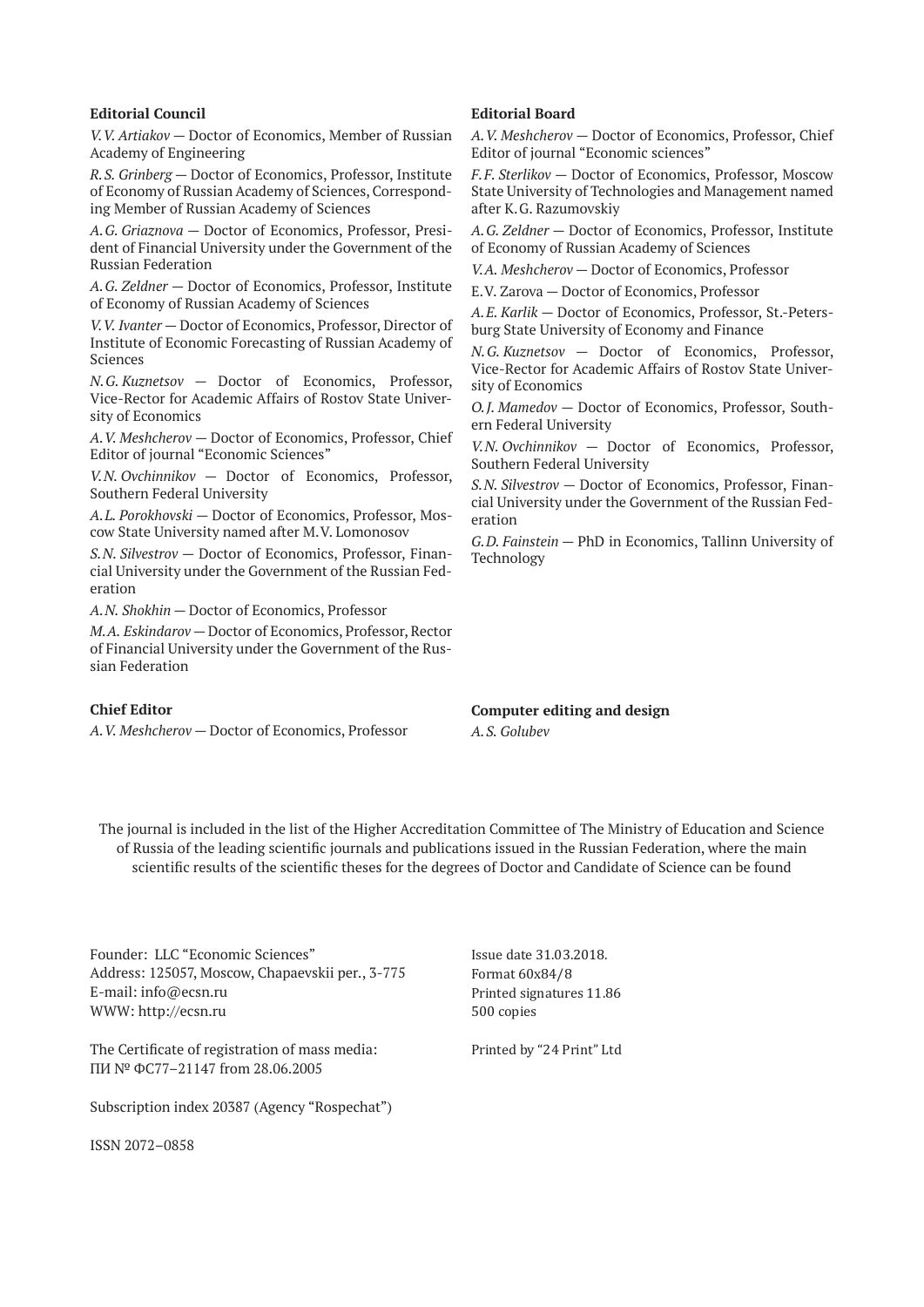# **CONTENTS**

| <b>ECONOMIC THEORY</b>                                                                 |
|----------------------------------------------------------------------------------------|
|                                                                                        |
|                                                                                        |
| ECONOMICS AND MANAGEMENT OF NATIONAL ECONOMY                                           |
| Filippova J.V., Pogodina V.V. The real sector of the economy and the rehabilitation    |
|                                                                                        |
| Sosunova L.A., Khairova S.M. Optimization of transport services on the basis           |
| Li Yanjie Analysis of risks of oil products transportation from Russia to China  96    |
|                                                                                        |
| FINANCE, MONEY CIRCULATION AND CREDIT                                                  |
|                                                                                        |
| Tretyakov D.E. Benefits of innovative and technological development of banking         |
|                                                                                        |
| <b>Ermolenko A.V.</b> Financial control in the contract system in terms of integration |
|                                                                                        |
| Kontaurova K.A. Methodical approach to planning the projects of vertically integrated  |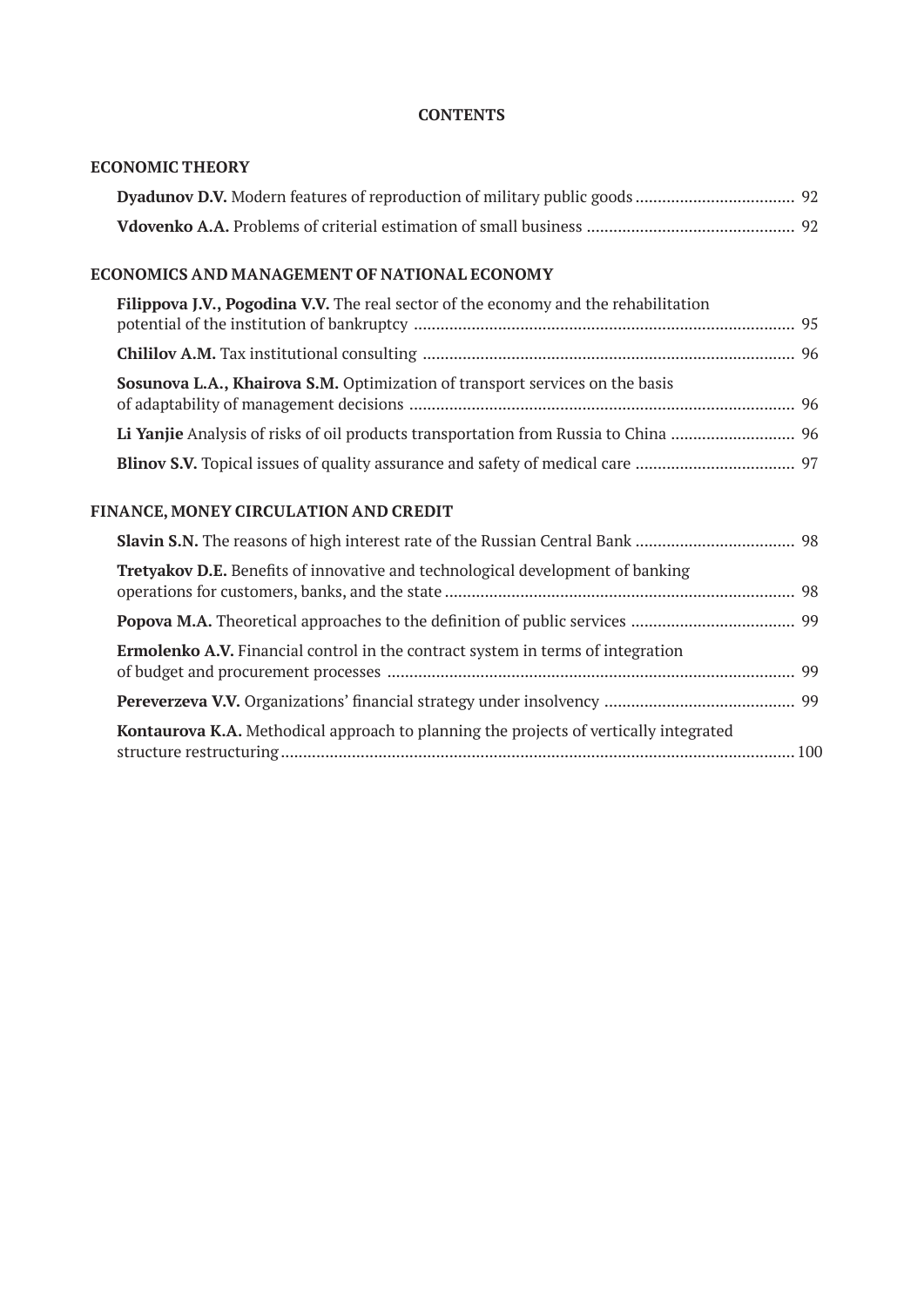# **ECONOMIC THEORY**

#### **MODERN FEATURES OF REPRODUCTION OF MILITARY PUBLIC GOODS**

©© 2018 Dyadunov Denis Vladimirovich PhD in Economics Financial University under the Government of Russian Federation 125993, Moscow, Leningradsky pr., 49 E-mail: denis-dyadunov@yandex.ru

The purpose of article was the research of influence of military production and consumption on development of national economy. In article modern features of reproduction of military goods are considered. it is defined that regularity of military consumption is increase in a share of purchases and reduction of monetary payments. Regularity of military consumption is also transformation of the state military market mainly in the market of military equipment and arms. It is established that military production shows stability during general crisis, but slows down development of national economy during rise.

*Key words:* national wealth, public welfare, public reproduction, public good, military good, military industrial complex.

#### **References**

- 1. Burlakov M. Voennoe potreblenye i kapitalisticheskoye vosproizvodstvo. Moscow: Mysl, 1969. p. 279 [Бурлаков М. И. Военное потребление и капиталистическое воспроизводство. – Москва: Мысль, 1969. – 279 с.]
- 2. Matrizaev B. Ob osnovnyh napravleniyah nauchno-tehnologicheskoy osnovy economicheskogo rosta / Devyatnadtzatye megdunarodnye Plehanovskye chtenyia. – REA im. G. V. Plehanova. - Tashkent. – 2006. – p. 116-117 [Матризаев Б. Д. Об основных направлениях обновления научно-технологической основы экономического роста / Сб. тр. «Девятнадцатые международные Плехановские чтения». – РЭА им. Г. В, Плеханова, филиал РЭА им. Г. В. Плеханова в г. Ташкент. 2006. – с. 116-117]
- 3. Gordienko D. V. Interrelation of war, policy and economy: analytical report. Moscow: Center of strategic estimates and forecasts (CSEF). – p. 23 [Гордиенко Д. В. Взаимосвязь войны, политики и экономики: аналитический доклад. – Москва: Центр стратегических оценок и прогнозов, 2008. – 23 с.]
- 4. Goldstein J. Long cycles: prosperity and war in the modern age. Yale university press. 1988. p. 433 [Голдштейн Дж. Длинные циклы: процветание и войны в современную эпоху. – Йельский ун-т. – 433 с.]
- 5. Tausch A. War cycles. // Social Evolution and History. 2007. Vol. 6. №2. p. 39-74 [Тауш А. Военные циклы / Общественная эволюция и история. 2007 г. т. 6. №2. – с. 39-74].
- 6. Keynes J. M. General theory of employment, percent and money. Moscow: Helios, 1999. р. 352 [Кейнс Дж. М. Общая теория занятости, процента и денег. – Москва: Гелиос, 1999. – 352 с.].

# **PROBLEMS OF CRITERIAL ESTIMATION OF SMALL BUSINESS**

©© 2018 Vdovenko Anatoly Anatoljevich PhD in Economics, Associate Professor Tver State University E-mail: A-Vdovenko@yandex.ru

The development of small business in Russia is facing new challenges due to changes in the criteria for assessing this sector of the economy, allowing large businesses to actively develop in the small business, modifying the small business sector and the competitive environment as a whole.

*Key words:* small business, problems of small business development, state support.

In modern economy, small business is actively developing. Every year new small and micro enterprises are created. There is an increase in the number of this sector of the economy. It would seem that small businesses should play an increasingly important role in the economy. However, in reality for a number of reasons this does not happen. If we consider the small business sector in terms of its contribution to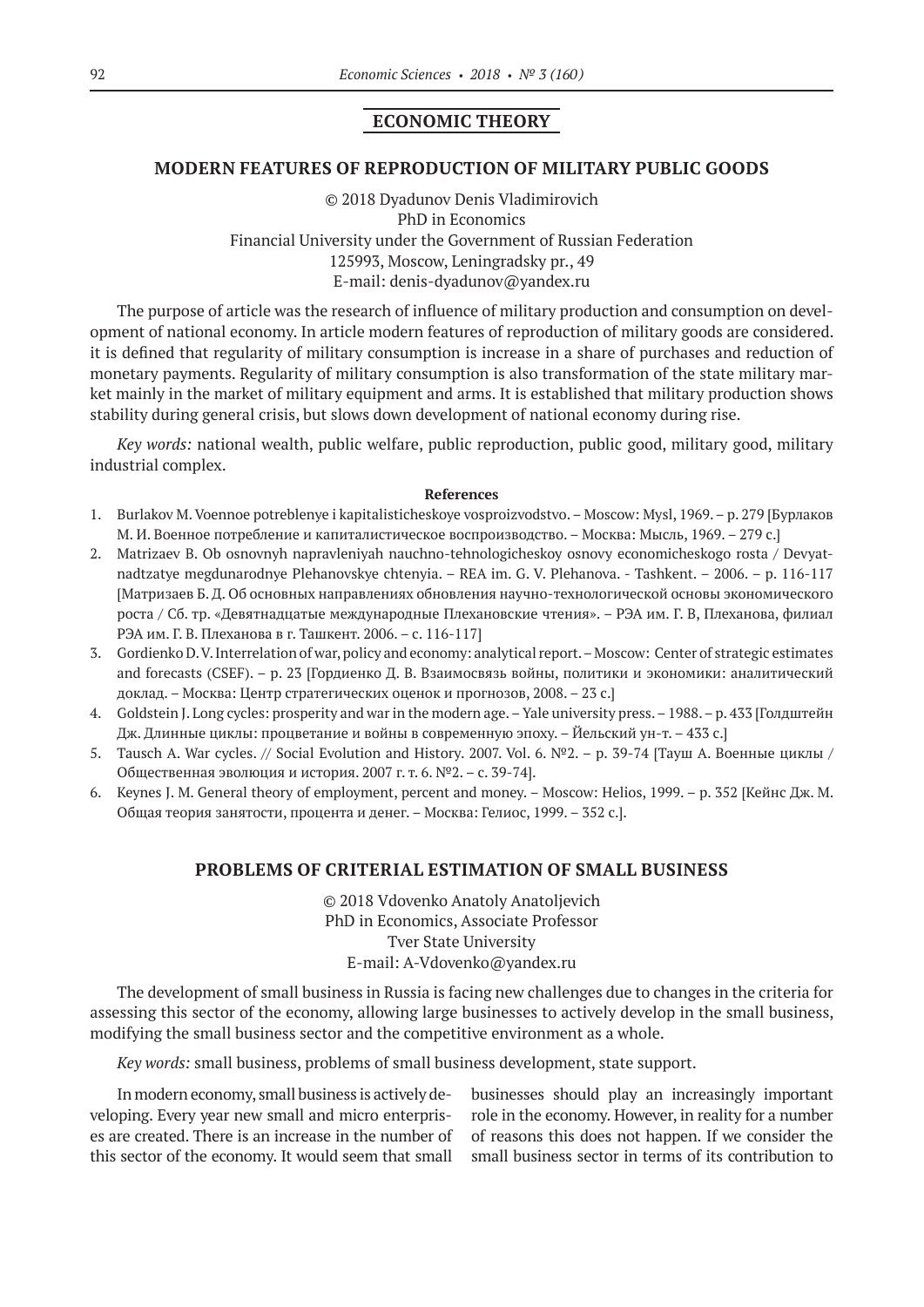GDP, it becomes clear that the development of small businesses has difficulties. There is a decrease in the funds allocated to this sector. If in 2015 it was 17 billion rubles, in 2016 - 12 billion rubles, then in 2017 - 7.5 billion rubles .

The number of enterprises and organizations belonging to the sphere of small and medium business (including microbusiness) is growing according to official data. However, its share in GDP remains relatively low for the Russian market economy. The share of GDP in small and medium-sized enterprises, including microenterprises and individual entrepreneurs, in 2015 was 19.9%, increasing from 19.4% in 2011; including the share of small and microenterprises increased by 0.7 percentage points and reached 13.8% .

The sector itself is rather heterogeneous. Increasingly, the term «small and medium business» is used in connection with the adoption of the Federal Law No. 209-FZ of July 24, 2007 «On the development of small and medium-sized business in the Russian Federation». In recent years, it has been amended. Many of them are positive. Legislatively, there was a big advance in comparison with the Federal Law of June 14, 1995 No. 88-FZ «On state support of small business in the Russian Federation». Many legislative ambiguities were eliminated.

However, this legislative development has a downside. In our opinion, it is Law No. 209-FZ that allows large businesses to actively develop on the small field. For effective development of small business it is necessary to divide small business into two separate sectors: small business, created by large and independent, independent small business. However, in the law of this separation, in fact, no.

This opens up wide opportunities for the formation of large business networks, franchising and others, which can not be attributed to small businesses. Large business has received complete freedom to develop in a small environment. The market is a competitive environment, so a free small business is being pushed out of the market «in a natural way». After all, he is not able to compete with the networks of big business. Thus, the law can not perform effectively functions to support small businesses. In this case, there is support for the development of networked large businesses under the guise of small. For example, the criteria for referring to the small business sector create ample opportunities for the formation of the large business sector under the guise of small businesses. (Table 1.)

Many large business enterprises can now have up to 49% of the participation in the authorized capital of LLC for the small and medium business sector, including the micro-business. This very large share guarantees control over a small firm. As practice shows, the limitations of large business is very successful.

Another important point is that the annual income from entrepreneurial activity for inclusion in the small and medium business sector is very high for the Russian economy. This allows the large to eas-

| N <sup>2</sup> | Criterion                                                                                                                                                                                                        | Limit value            |                          |                            |
|----------------|------------------------------------------------------------------------------------------------------------------------------------------------------------------------------------------------------------------|------------------------|--------------------------|----------------------------|
|                |                                                                                                                                                                                                                  | Microenterprise        | <b>Small</b><br>business | Medium-sized<br>enterprise |
| $1*$           | <b>For LLC:</b> The total share of participation in the autho-<br>rized capital of LLC state, constituent entities of the<br>Russian Federation, municipalities, public, religious<br>organizations, foundations | 25%                    |                          |                            |
| $2*$           | For LLC: The total share of participation in the autho-<br>rized capital of LLCs of other organizations that are<br>not subjects of small and medium business, as well as<br>foreign organizations               | 49%                    |                          |                            |
| 3              | For all: Average number of employees for the previ-<br>ous calendar year                                                                                                                                         | 15 people              | 100 people               | 250 people                 |
| 4              | For all: Income from business (amount of revenue<br>and non-operating income) excluding VAT for the pre-<br>vious calendar year                                                                                  | 120 million<br>rubles. | 800 million rubles.      | 2000 million<br>rubles.    |

**Table 1. Criteria for a small enterprise-2017**

\* (For exceptions see clause 1 of Part 1 of Article 4 of the Law of July 24, 2007 No. 209-FZ.From 01.08.2016 to 01.07.2017 joint-stock companies may be referred to the NSR only in rare cases. Namely: if they simultaneously meet the criteria 3 and 4, indicated in the table, and thus fall into one of the categories of organizations listed in paragraphs. «B» - «d» item 1 of Part 1.1 of Art. 4 of Law No. 209-FZ. For example, if AO shares are traded on the securities market and refer to the high-tech (innovative) sector of the economy (Letters of the Federal Tax Service of 10.10.2016 No. ГД-4-14 / 19140 @, from 07.09.2016 №СД-4-3 / 16672 @).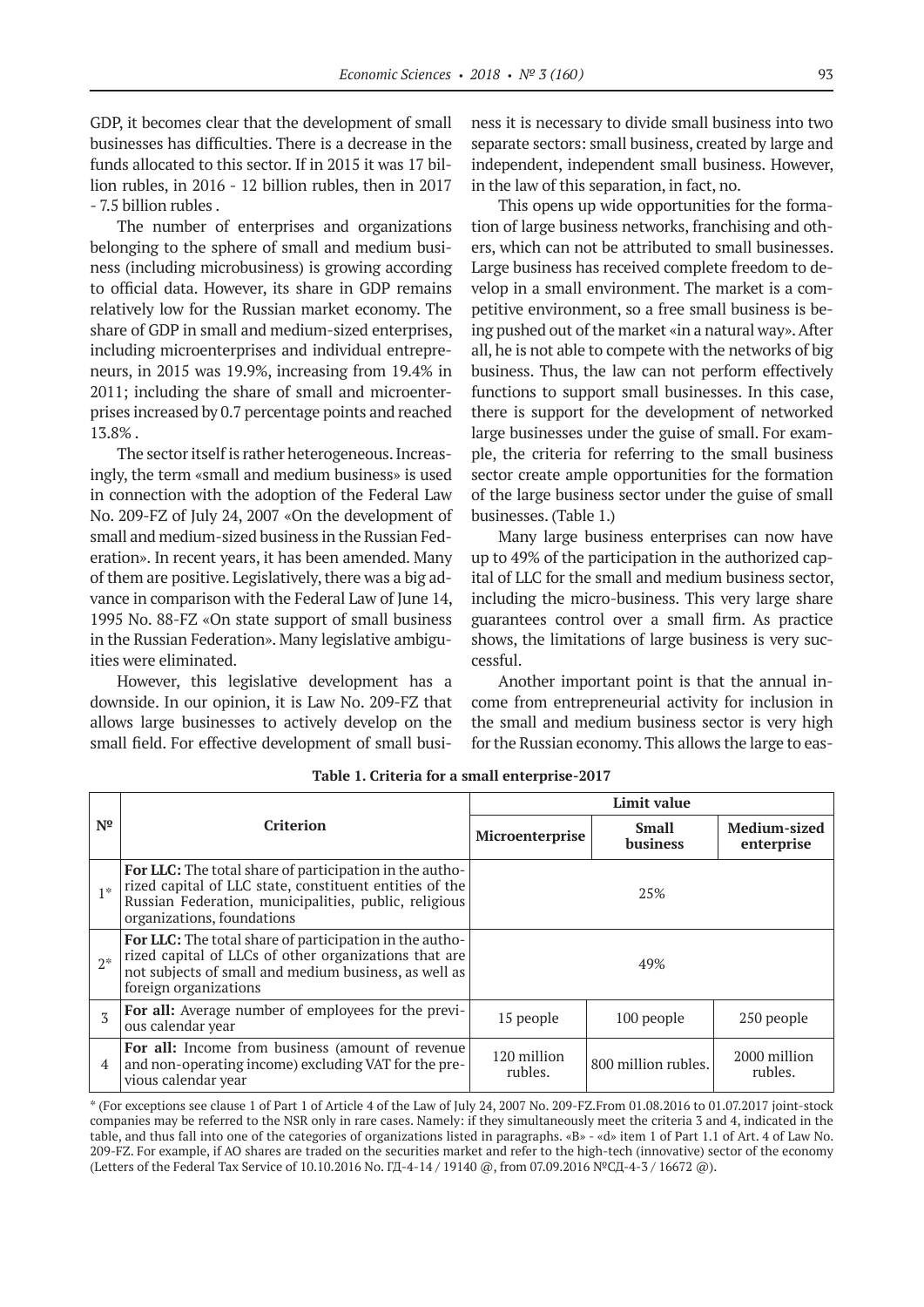ily adapt to the criteria of small businesses. In fact, the big business falls under the small business sector. Even if we consider the micro-business, then the annual income of 120 million rubles. for a company of up to 15 people. A very large amount in modern Russian realities. A campaign that has such an income is unlikely to need support. It will, rather, require investment for expansion and development, not for survival. For small businesses themselves, this is a very large amount of annual income, but for a large one - no. And you can safely receive benefits from the state. This applies not only to the micro-business, but also to the small and medium. Annual income from entrepreneurial activities in 800 million rubles. for the campaign up to 100 people. and 2 billion rubles. for medium-sized businesses with a population of up to 250 people. obviously overstated. This is a favorable environment not for small, but for big business. In fact, we believe that the European experience was taken as the basis, where enterprises with up to 10 employees and 2 million euro of annual revenue are classified as microenterprises. In this respect, the general criteria of the EU and RF are very close. However, the drawback is that the difference in the development level of the EU and RF economies is not taken into account. Direct copying will not benefit, and harm will not allow Russian small business to be effective.

For example: in some regions, facts of business fragmentation into smaller ones have been established, and financial support is provided annually to the same SME entities. In the Kaluga region, all financial support was spent by four LLC, co-founded by the same individual. In the Bryansk region of 60 Jurassic. persons who received support, 22 organizations were registered immediately before receiving assistance .

Indirectly, this negative effect of overstated criteria is indicated by the fact that the number of employed workers in this sector is declining. The reason for this can be both actual reduction, and care in the shadow. Also, the indicator of underdevelopment of small business in Russia may be the weak credit activity of small businesses. The state program for supporting small and medium-sized businesses, for which 120 billion rubles was allocated from the federal budget, did not achieve its goals. Thus, only 0.1% of small business entities could receive preferential loans.

The total volume of lending to small businesses in Russia in two years decreased from 5.4 to 4.9 trillion. rub. The share of soft loans under state guarantees, for which the support program was created, was only 4.8% .

In fact, the problems of small business are the same as they were at the dawn of its formation in modern Russia. However, now the big business is actively interfering in this environment already on a legislative basis. Weakness and ineffectiveness of support, unfair, in fact, not market competition make small businesses go into shadow. In fact, this is a departure from competition with big business, a rejection of a direct fair market struggle, due to the underdevelopment of the institutional environment for small businesses. Going into the shadows allows you to avoid competition, reduce costs, get rid of administrative and tax burdens in a non-market way. The shadow economy is a serious problem for Russia. In the shadow is 33.7% of Russia's GDP, the IMF experts estimated: in monetary terms it is about 32 trillion rubles. in year. The maximum share of the shadow economy, according to the IMF, in Russia was fixed in 1997 - 48.7%, and the minimum - before the collapse in oil prices in 2014. - 31%.

According to the shadow share, the Russian economy is 2-4 times higher than that of developed countries (the USA, the Netherlands, Japan or Singapore) and is on par with the states of Africa or individual countries of Asia (for example, Pakistan) .

Small business is actively replenishing the shady environment. Therefore, the growth in the number of small and medium-sized businesses can be explained. This is primarily the growth of large business networks in a small environment. Small independent business has not been noticeable against the background of growing large business networks and often goes into the shadows. This is evidenced by data on the number of employed in this sector of the economy. Thus, the total number of people employed in small business in the country continues to decline: in 2010, there were 22 million people, as of January 1, remained 18 million, and by December 10, 2017 - 16 million . Such data do not speak of the growth of this sector, but of its reduction. Formally, according to modern criteria, the number of this sector is growing, but actually shrinking. Growth is provided by changing the criteria for assessing the small enterprises themselves in the direction of their increase. If before the summer of 2015. microenterprises were enterprises with an annual income of 60 million rubles, then from the second half of 2015. to date - already 120 million rubles. - for small enterprises, the criterion was also changed in the direction of growth from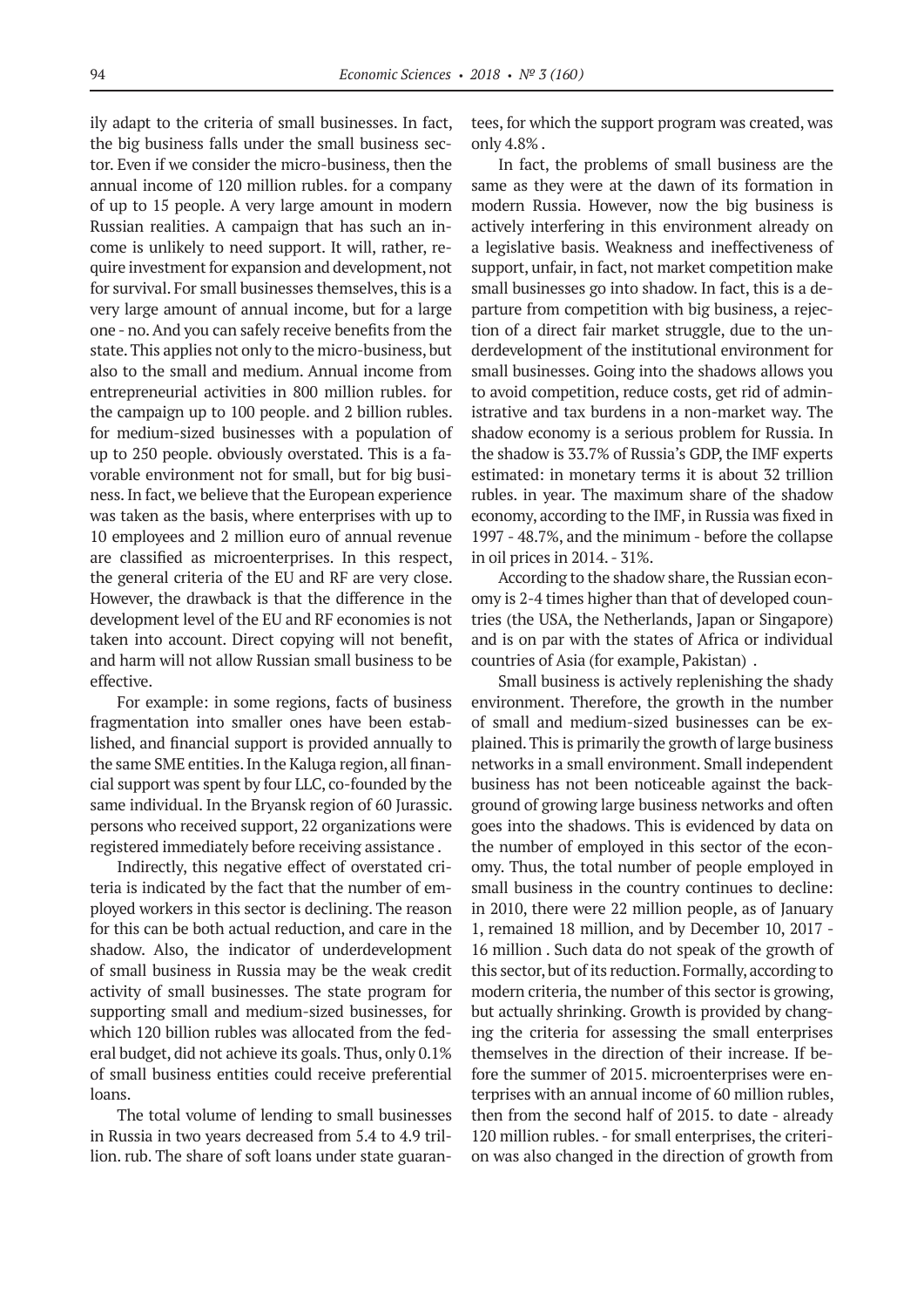400 to 800 million rubles. The share of participation in the authorized capital of a small enterprise of other commercial organizations that are not subjects of small and medium-sized business has increased from 25% to 49%.

Such conditions of development confirm the political economy thesis of eliminating small business in a monopolized economy. This is happening in the Russian economy.

To solve this problem, it is necessary to clearly separate small businesses into independent and small businesses dependent on large ones. It is also necessary to revise the criteria for the annual income from entrepreneurial activity for independent small businesses in the direction of reducing them, as well as to reduce the share of participation in the authorized capital for large businesses. Support should be provided only to independent small businesses. This will help to save budget funds and develop an independent small business, will contribute to the development of a competitive environment in the economy.

#### **References**

- 1. Small and medium business: 40% of Russia's GDP by 2030? [Electronic resource] // http://businessofrussia. com/2017\_03/monitoring/item/1531-vvp.html [The title from the screen, the access mode is free].
- 2. Small and medium-sized businesses reduced the economy's decline [Electronic resource] // https://www.vedomosti.ru/economics/articles/2017/03/30/683339-malii-srednii-biznes [Title from the screen, access mode free].
- 3. Criteria for a small enterprise-2017 table with new rules [Electronic resource] // http://www.klerk.ru/buh/articles/463222 [Title from the screen, access mode free].
- 4. The government is winding down the small business support program [Electronic resource] // http://www.finanz. ru/novosti/aktsii/pravitelstvo-svorachivaet-programmu-podderzhki-malogo-biznesa‑1002399934 [Screen title, access mode is free].
- 5. The Accounting Chamber acknowledged the failure of the state program to support small business [// Electronic resource] //http://www.finanz.ru/novosti/aktsii/schetnaya-palata-priznala-proval-gosprogrammy-podderzhki-malogo-biznesa-1013608883 [The title with screen, access mode is free].
- 6. The IMF considered the shadow economy of the Russian economy [Electronic resource] // http://www.finanz.ru/ novosti/aktsii/mvf-poschital-tenevoy-tret-rossiyskoy-ekonomiki-1015035022 [Screen title, access mode free].
- 7. The Accounting Chamber acknowledged the failure of the state program to support small business [// Electronic resource] //http://www.finanz.ru/novosti/aktsii/schetnaya-palata-priznala-proval-gosprogrammy-podderzhki-malogo-biznesa-1013608883 [The title with screen, access mode is free].
- 8. Criteria of attribution to small business entities in 2017 [Electronic resource] // https://www.regberry.ru/malyy-biznes/subekty-malogo-predprinimatelstva-kriterii-otneseniya [Title from the screen, access mode free].

## **ECONOMICS AND MANAGEMENT OF NATIONAL ECONOMY**

# **THE REAL SECTOR OF THE ECONOMY AND THE REHABILITATION POTENTIAL OF THE INSTITUTION OF BANKRUPTCY**

©© 2018 Filippova JulianaViktorovna ©© 2018 Pogodina Vera Vladimirovna Doctor of Economics, Professor St. Petersburg State University of Economics 191023, St. Petersburg, Sadovaya st., 21 E-mail: yuliana\_fili@mail.ru, pogodina.vera@yandex.ru

In the context of the global financial crisis and the economic sanctions imposed by a number of Western countries, Russian enterprises of the real sector of the economy found themselves on the verge of bankruptcy. Current bankruptcy rehabilitation proceedings are ineffective. The article analyzes the disadvantages of the institution of bankruptcy and proposes possible directions for improving each of its components.

*Key words:* real sector, crisis management, financial performance, insolvency, institution of bankruptcy, rehabilitation potential, bankruptcy diagnostics, sanction.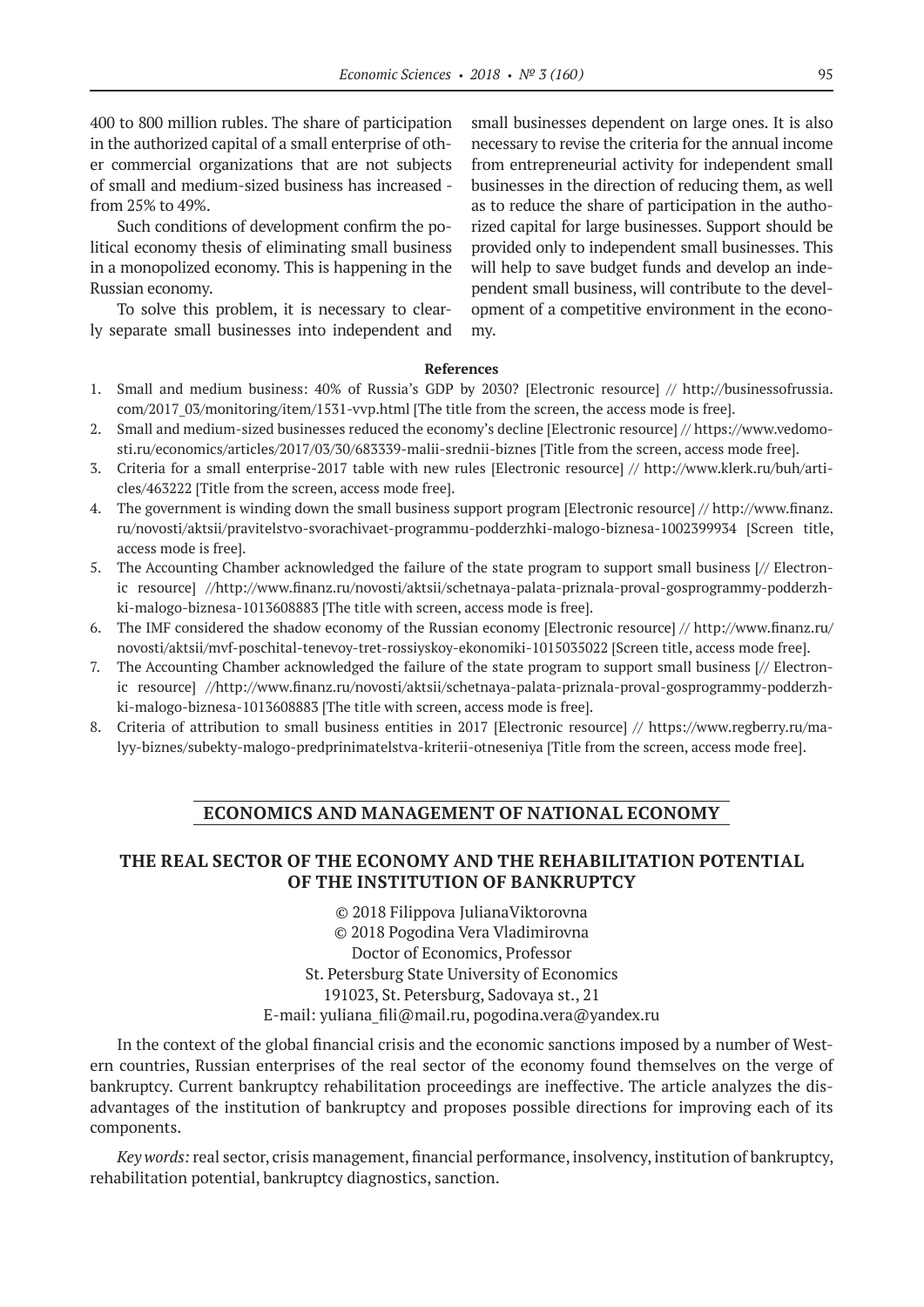## **TAX INSTITUTIONAL CONSULTING**

©© 2018 Chililov Ali Magomedovich Doctor of Economics, Professor Moscow Institute of Econimics 109390, Moscow, Artukhinoy str., 6/1 Е-mail: pravo-vest@bk.ru

This article considers the principles, methods and procedures for personnel management applied to the institutional area. It also highlights the main approaches to understanding the labor content of institutional factors. The concept and content of institutional consulting, as well as the special aspects of individual institutional consulting are disclosed.

*Key words:* tax consulting, institutional competence, personnel management, institutional technostructure, economic agent.

# **OPTIMIZATION OF TRANSPORT SERVICES ON THE BASIS OF ADAPTABILITY OF MANAGEMENT DECISIONS**

©© 2018 Sosunova Liliana Alekseevna Doctor of Economics, Professor Samara State University of Economics 443090, Samara, Sovetskoy Armii str., 141 ©© 2018 Khairova Saida Mendalieva Doctor of Economics, Professor Siberian State Automobile and Road University 443090, Omsk, prospect Mira, 5 E-mail: kafedra-kl@yandex.ru, saida\_hairova@mail.ru

In the article the directions of achievement of adaptability of administrative decisions in the course of rendering transport services are offered. The mechanism of implementation of the main positions of the Transport strategy in the Russian regions on the basis of the development of urban passenger transport optimization programs is presented. It is proposed to use logistic tools both for continuous improvement of transport services, identification of consumer preferences and market opportunities, and as a basis of management strategy that contributes to the generation and implementation of innovations.

*Key words:* transport services, transportation process, adaptability, quality standard, optimization.

# **ANALYSIS OF RISKS OF OIL PRODUCTS TRANSPORTATION FROM RUSSIA TO CHINA**

©© 2018 Li Yanjie Saint-Petersburg State University of Economics 191023. St. Petersburg, Sadovaya st., 21 E-mail: cakie@yandex.ru

The article is devoted to the analysis of the risk component when transporting oil and oil products from Russia to China. The main trends of the Russian export market and the import market of China are considered. The main types of transportation of oil products are analyzed, the advantages and disadvantages of each of them are established. The classification of transport enterprise risks is presented, it is concluded that its basis is too complex for using traditional types of analysis.

*Key words:* transportation of oil products, risks, logistics risks, Russian-Chinese relations, transport enterprise risks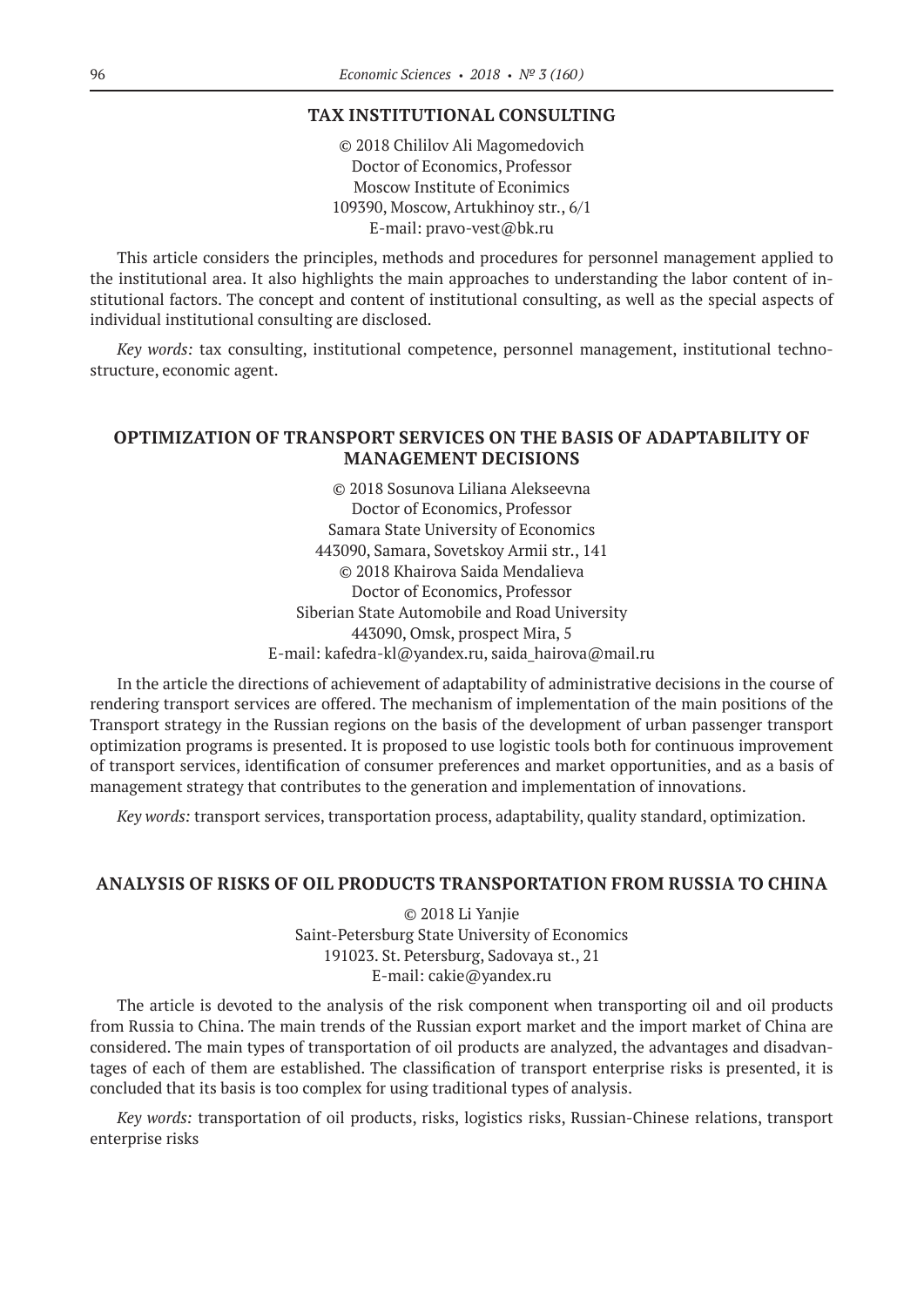#### **References**:

- 1. Novak A. V. Results of the work of the fuel and energy complex of the Russian Federation in the first half of 2016. Prospects and challenges for 2016. Moscow, 2016, 36 p. URL: https://minenergo.gov.ru/system/download-pdf/5660/63767 (in Russian).
- 2. Tsenina T. T., Tsenina E. V. Urovni slozhnosti operacij v tsepyah postavok I risk management [Levels of complexity of operations in supply chains and risk management]. In the collection: Proceedinds of the XIV International Scientific and Practical Conference "Logistics: current trends of development". 2015. Pp. 367–369. (in Russian)
- 3. Gulakova O. I. Modelirovanie potrebleniya nefti v Kitae: perspektivy dlya Rossii [Modeling of oil consumption in China: prospects for Russia] // Vestnik SPbGU = Bulletin of St. Petersburg State University. Ser.5. Issue 3. Pp. 52–66. (in Russian)
- 4. Akimov V.A, Sokolov Yu. I. Riski transportirovki opasnyh gruzov [Risks of transportation of dangerous goods]. Moscow, 2011, 276 p. (in Russian).
- 5. Yakovlev V. V. Ekologicheskaya bezopasnost. Ocenka riska: monografiya [Environmental Safety. Risk assessment: monograph]. St. Petersburg, 2007, 476 p. (in Russian)
- 6. Tsenina T. T., Tsenina E. V. Urovni slozhnosti operacij v tsepyah postavok I risk management [Levels of complexity of operations in supply chains and risk management]. In the collection: Proceedinds of the XIV International Scientific and Practical Conference "Logistics: current trends of development". 2015. Pp. 367–369. (in Russian)
- 7. Novak A. V. Results of the work of the fuel and energy complex of the Russian Federation in the first half of 2016. Prospects and challenges for 2016. Moscow, 2016, 36 p. URL: https://minenergo.gov.ru/system/download-pdf/5660/63767 (in Russian).
- 8. Afanasyeva N. V., Semenov V. P., Shamina L. K. Upravlenie riskami deyatelnosti transportnyh predpriyatuj [Risk management of the activity of transport enterprises] // Ekonomika I predprinimatelstvo = Economics and Entrepreneurship. 2017. No. 8–1 (85–1). PP. 451–456. (in Russian)

# **TOPICAL ISSUES OF QUALITY ASSURANCE AND SAFETY OF MEDICAL CARE**

©© 2018 Blinov Sergei Valerievich Ph.D. in Medicines, Chief Doctor Road Clinical Hospital Samara station Open joint-stock company "Russian railways" 12, Agibalova str., Samara, 443041

Healthcare reform in the Russian Federation involves profound changes in the management of healthcare institutions. The quality of medical care and patient satisfaction should be the main criteria for the effectiveness of the health system.

*Key words:* effective functioning of the health care institution of the Russian Federation, the procedures and standards of medical care, the quality of medical care, the safety of medical care, the reformation of health care, the system of quality and affordable medical care, standardization of medical care

#### **References**

- 1. Federal law of the Russian Federation of November 21, 2011. № 323 «Оn the basics of public health in the Russian Federation».
- 2. Revina S. N., Kuzmina N. M. Blinov S. V. Economic and legal aspects of improving the system of motivation // Questions of Economics and law, 2016. № 4..Pp. 14–19.
- 3. Revina S. N. Theoretical problems of legal regulation of market relations in Modern Russia: the dissertation on competition of a scientific degree of doctor the faculty of law Sciences, Nizhny Novgorod Academy of the MIA of Russia, Samara, 2008. — 544 pages.
- 4. Resolution of the Government of the Russian Federation of April 16, 2012 № 291 «Оn licensing of medical activity».
- 5. Revina S. N., Kuzmina N. M., Blinov S. V. Formation and implementation of key performance indicators and assess the quality of medical services of NUZ JSC «RZHD» (on the example of NUZ «Railway clinical hospital at the station Samara JSC «RZD») // Economics, 2016. № 6. Pp. 20–25.
- 6. Revina S. N., Kuzmina N. M., Blinov S. V. Actual problems of formation of the system of target indicators of efficiency of health care institutions // Questions of economy and law, 2017.  $N^{\circ}$  3. Pp. 83–90.
- 7. Revina S. N. Theoretical problems of legal regulation of market relations in Modern Russia: the dissertation on competition of a scientific degree of doctor the faculty of law Sciences, Nizhny Novgorod Academy of the MIA of Russia, Samara, 2008. — 544 pages.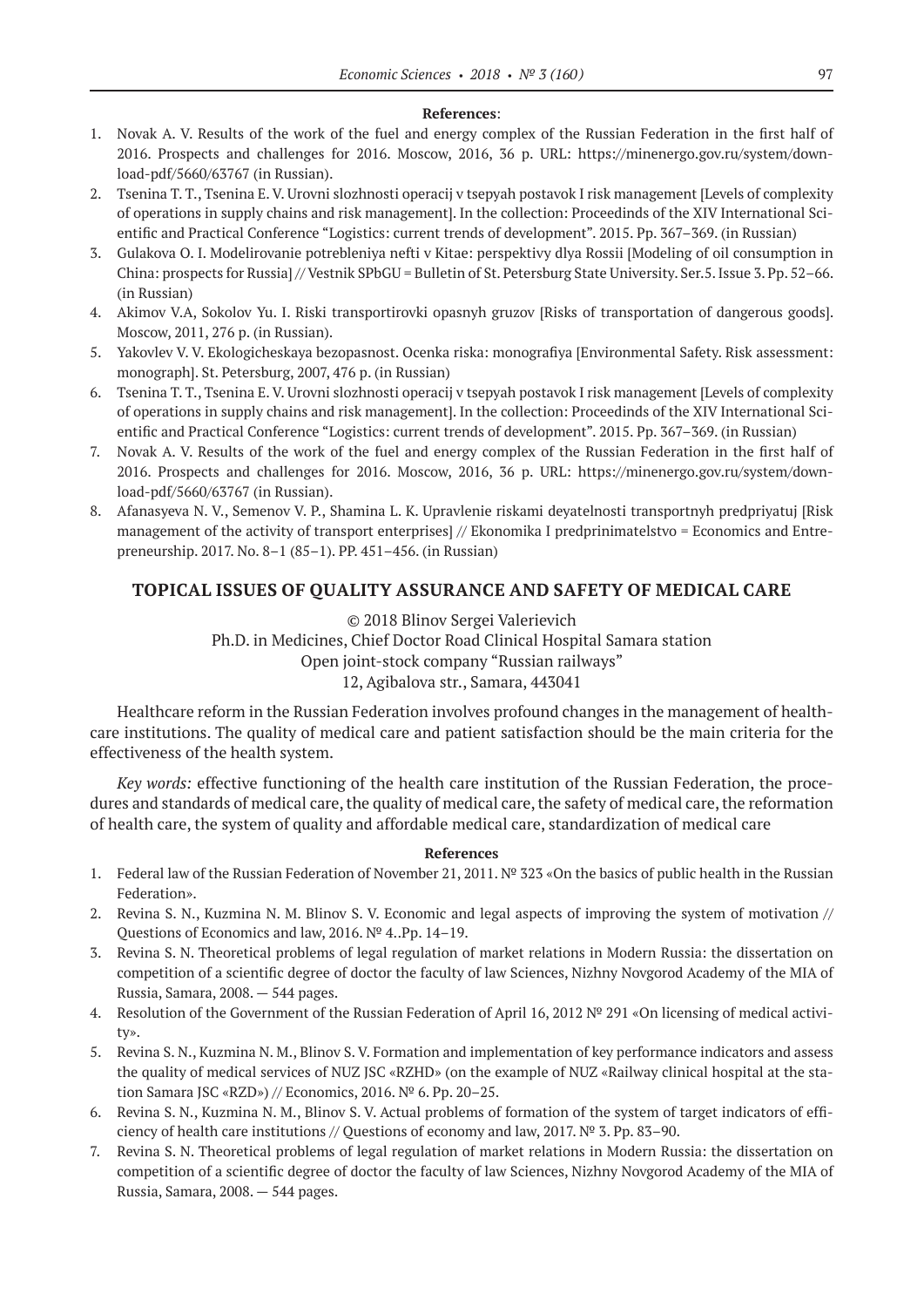# **FINANCE, MONEY CIRCULATION AND CREDIT**

## **THE REASONS OF HIGH INTEREST RATE OF THE RUSSIAN CENTRAL BANK**

©© 2018 Slavin Sergei Nikolaevich Head of branch's small and middle business at St. Petersburg branch JSC «Ural Bank of reconstruction and development» Е- mail: sergeys19@yandex.ru

A brief analysis about relatively high interest rate of the Russian Central Bank in 2017 in comparison with the level of inflation is given in the article. This analysis is based on monthly information about inflation in 2017, the level of money supply, as well as, on the current level of interest rates. Also, in the article is considering the prerequisites to the more intensive decreasing of the interest rate of the Russian Central Bank and obstacles to this way. In spite of historically low level of interest rate of the Russian Central Bank, in the article is considering the reasons of today's high level of interest rate in compare with the inflation. Also, the article shows a brief prediction of further changing of interest rate of the Russian Central Bank.

*Key words:* Central Bank of the Russian Federation; economy; interest rate; inflation; Russia; loan.

#### **References**

1. A. L. Kudrin Inflation: Russian and global tendencies // economy Questions. 2007. No. 10. C.

# **BENEFITS OF INNOVATIVE AND TECHNOLOGICAL DEVELOPMENT OF BANKING OPERATIONS FOR CUSTOMERS, BANKS, AND THE STATE**

©© 2018 Tretyakov Dmitriy Evghenievich State University of Management, 109542, Moscow, Ryazan Avenue 99. E-mail: Tretykovdmitriy@yandex.ru

With the increasing digitalization of the economy, the banking sector is undergoing intensive, innovative transformations. A survey of economic literature allowed the identification and analysis of the benefits of innovative and technological development in the banking sector for consumers of banking services, banks, and the state.

*Key words:* banks, banking system, bank customers, innovative technology, benefits of innovative development in banking

#### **References**

- 1. Indeks proniknoveniya finansovo-tekhnologicheskih uslug v Rossii [The index of penetration of financial and technological services in Russia] EY.com URL: http://www.ey.com/Publication/vwLUAssets/EY-fintech-index-russia-rus/%24FILE/EY-fintech-index- russia-eng.pdf (date of circulation: 16.11.18).
- 2. Razmyvanie granic: Kak kompanii segmenta FinTech vliyayut na sektor finansovyh uslug [Blurring of borders: How FinTech segment companies affect the financial services sector] PWC URL: https://www.pwc.ru/en/banking/ publications/fintech-global-report-rus.pdf (circulation date: 17.02. 2018).
- 3. Timchenko A. A. Bankovskie innovacii kak faktor povysheniya konkurentosposobnosti regional'noj bankovskoj sistemy [Bank innovations as a factor of increasing the competitiveness of the regional banking system] Nauchnyj zhurnal KubGAU — Scientific Journal of KubSAU. 2013. № 91. P. 1288–1299
- 4. Balakina R. T. Vliyanie innovacij na razvitie bankovskogo biznesa [The Influence of Innovations on the Development of Banking Business] Vestnik Omskogo Universiteta. Series: The Economy. 2011. Nº 1.
- 5. Gadisova T. M. Rol' finansovyh innovacij v formirovanii konkurentnyh preimushchestv kommercheskih bankov Rossii [The Role of Financial Innovations in Forming the Competitive Advantages of Commercial Banks of Russia] KE. 2011. № 9. P. 127–131
- 6. Ermolenko O. M. Bankovskie innovacii kak faktor povysheniya konkurentosposobnosti kreditnyh organizacij na sovremennom ehtape ih funkcionirovaniya [Banking innovations as a factor of increasing the competitiveness of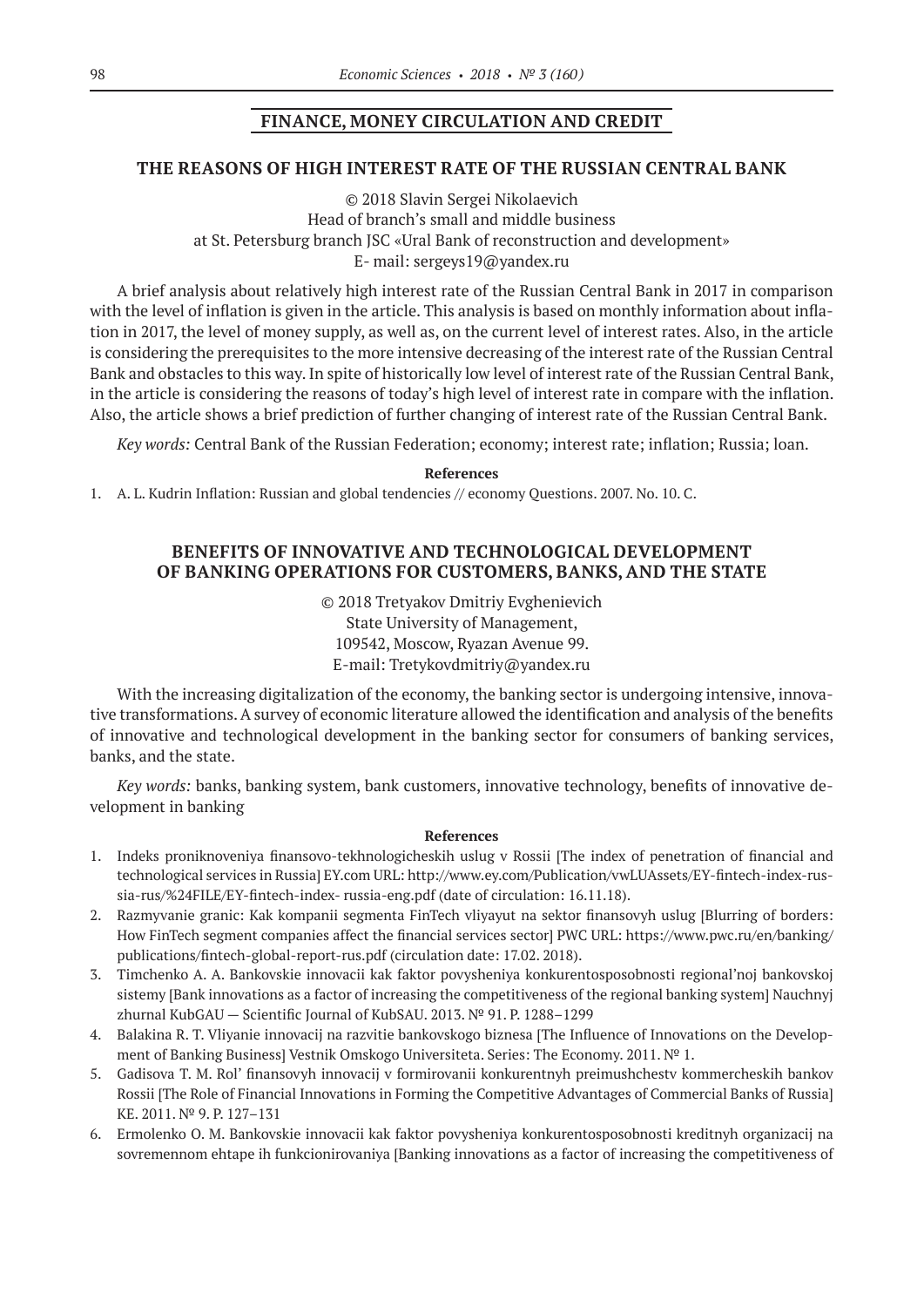credit institutions at the present stage of their functioning] Nauchnyj vestnik YUIM. 2014. № 1. P. 59–65

7. Lomakin N. I., Samorodova I. A. Ehffektivnost' sistem distancionnogo bankovskogo obsluzhivaniya klientov [Efficiency of systems of remote bank customer service] Prostranstvo ekonomiki. 2009. № 2–2. P. 183–18655

## **THEORETICAL APPROACHES TO THE DEFINITION OF PUBLIC SERVICES**

©© 2018 Popova Maria Andreevna Тhe Department of Public Finance Financial University under the Government of the Russian Federation 125993, Moscow, Leningrad pr-t, d. 49

In the last decade the interaction of the state and citizens in the social sphere has changed significantly. Today there are many forms of public services. This article examines their classification, the main features and forms.

*Key words:* public goods, a pure good, a mixed good, public services, a government, a budget, public services of pure type, public services of mixed type.

# **FINANCIAL CONTROL IN THE CONTRACT SYSTEM IN TERMS OF INTEGRATION OF BUDGET AND PROCUREMENT PROCESSES**

©© 2018 Ermolenko Anna Vladimirovna

Head of Department of preliminary control of the Department of the Treasury execution of the budget of the Finance Committee of Leningrad region

This article is devoted to the study of control mechanisms in the field of procurement of goods, works and services, as well as software products designed to ensure the procurement and budgetary processes. The aspects of the current legislation in the above-mentioned sphere are considered in detail. Special attention is paid to the analysis of the main indicators of activity of financial body of the subject of the Russian Federation.

*Key words:* contract system, public procurement, procurement control, unified information system (UIS), integration.

#### **References**

- 1. On the contract system in procurement of goods, works, services for state and municipal needs (part 5, article 99): the Federal law dated 5 April 2013 No. 44-FZ (with changes and additions). — Access from the reference legal system "ConsultantPlus".
- 2. URL: http://goszakaz.lenobl.ru/purchaseOfrRegister.do
- 3. About the order of maintaining the register of the contracts signed by customers and the register of contracts containing the data which are the state secret: the order of the Government of the Russian Federation of November 28, 2013 No. 1084 (with changes and additions). — Access from the reference legal system "ConsultantPlus".

## **ORGANIZATIONS' FINANCIAL STRATEGY UNDER INSOLVENCY**

©© 2018 Pereverzeva Valentina Viktorovna PhD in Economics The Russian Presidential Academy of National Economy and Public Administration (RANEPA) Moscow, Russian Federation E-mail: vv.pereverzeva@migsu.ranepa.ru

It explores a mechanism to ensure organization's financial sustainability under insolvency. It is shown, that anti-crisis program should focus not only on restoring financial sustainability, but on the goals achievement under the post-crisis period as well. It was considered, that such an approach enhances insol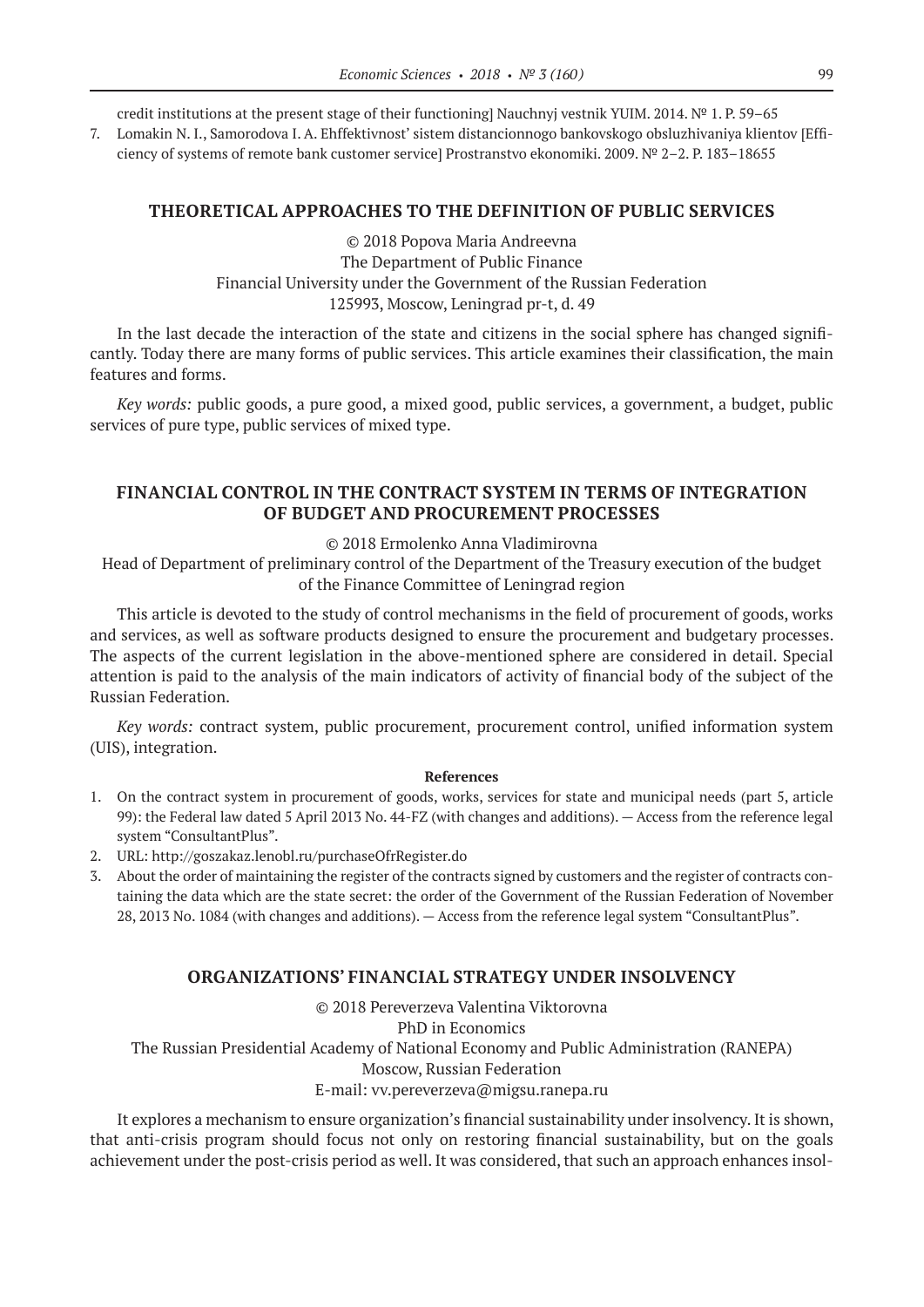vency process effectiveness, increases its rehabilitation focus and relationship with development strategy.

*Key words:* crisis management, bankruptcy, insolvency, insolvency, strategic analysis, financial strategy, financial recovery, financial stability

## **References**

- 1. Ryakhovskaya A.N.., Kovan S. E. (2018). Antikrizisnoye upravleniye: teoriya i praktika: uchebnik [Anti-crisis management: theory and practice: a textbook]. M.: KnoRus, 378 p.
- 2. Federal Law No. 127-FZ of October 26, 2002 «On insolvency (bankruptcy)». URL.: http://www.consultant.ru/document/Cons\_doc\_LAW\_39331/
- 3. Protsedury bankrotstva: statisticheskiye dannyye EFRSB za 2015–2017 gg. Prilozheniye. [Procedures of bankruptcy: statistical data for the EFRSB for 2015–2017 gg. Application]. URL.: bankrot.fedresurs.ru
- 4. Grant Robert (2016). Sovremennyy strategicheskiy analiz: uchebnik dlya slushateley, obuchayushchikhsya po programme «Master delovogo administrirovaniya» [Modern strategic analysis: a textbook for students studying under the Master of Business Administration program]/ Robert Grant; [per. s angl. I. Malkova].7-ye izd. M. [i dr.]: Piter,537 p.
- 5. Soldatenkov Y.U. (2017). Sovremennyye informatsionnyye tekhnologii kak imperativ effektivnogo anti-krizisnogo upravleniya [Modern information technologies as imperative of effective anti-crisis management] // Effektivnoye antikrizisnoye upravleniye, n. 1 (100), pp. 50–53.
- 6. Pereverzeva V.V. (2017). Strategicheskiy analiz v sisteme antikrizisnogo upravleniya na osnove proyektnogo podkhoda [Strategic analysis in the system of anti-crisis management on the basis of the project approach] // ETAP: Ekonomicheskaya teoriya: analiz, praktika. n 6, pp.48–56.
- 7. Rybalka A., Sal'nikov V. (2017). Bankrotstva yuridicheskikh lits v Rossii: osnovnyye tendentsii IV kvartal 2016 (itogi goda) — nachalo 2017 g. Tsentr makroekonomicheskogo analiza i kratkosroch-nogo prognozirovaniya [Bankruptcy of legal entities in Russia: main trends Q4 2016 (year results) — early 2017. Center for Macroeconomic Analysis and Short-term Forecasting]. M.: NIU VSHE, 2017, 25 p.
- 8. Safonova A.S. (2016). Bankrotstvo predprinimatel'skikh struktur: ekonomicheskoye soderzha-niye, norma-tivno-pravovoye regulirovaniye, primeneniye preventivnykh metodov antikri-zisnogo upravleniya [Bankruptcy of Entrepreneurial Structures: Economic Content, Normative-Legal Regulation, Application of Preventive Methods of Anti-Crisis Management] //Voprosy ekonomiki i prava, n. 12, pp. 92–97.
- 9. Protsedury bankrotstva: statisticheskiye dannyye EFRSB za 2015–2017 gg. [Procedures of bankruptcy: statistical data for the EFRSB for 2015–2017 gg.]. URL.: bankrot.fedresurs.ru
- 10. Protsedury bankrotstva: statisticheskiye dannyye EFRSB za 2015–2017 gg. Prilozheniye. [Procedures of bankruptcy: statistical data for the EFRSB for 2015–2017 gg. Application]. URL.: bankrot.fedresurs.ru

# **METHODICAL APPROACH TO PLANNING THE PROJECTS OF VERTICALLY INTEGRATED STRUCTURE RESTRUCTURING**

©© 2018 Kontaurova Ksenia Alekseevna

Head of financial planning and analysis JSC "Scientific and production Corporation "Uralvagonzavod" Russia, Moscow 119049, Moscow, ul Bolshaya Yakimanka, d. 40

Financial University under the Government of the Russian Federation

125993, Moscow, Leningrad PR-t, d. 49

E-mail: ks.kon@outlook.com

A methodological approach to plan restructuring project of vertically integrated structures (hereinafter — VIS) of metallurgical complex has been well founded by the author. The method is based on the application of a check-list. Check-list's actions have to match each phase of the restructuring concept. The check-list is a tool which uses at every phase of implementation of the restructuring concept. The check-list is made possible to rationalize the key performance indicators and necessary documents. The methodological approach for planning of the restructuring projects on the basis of the check-list is increased quality and efficiency of carry-out the restructuring. This makes it possible to monitor the relevant restructuring activities in a timely manner. The existing statutory and methodological framework for the restructuring of the VIS in the metallurgical complex does not give a full answer to a number of issues. For